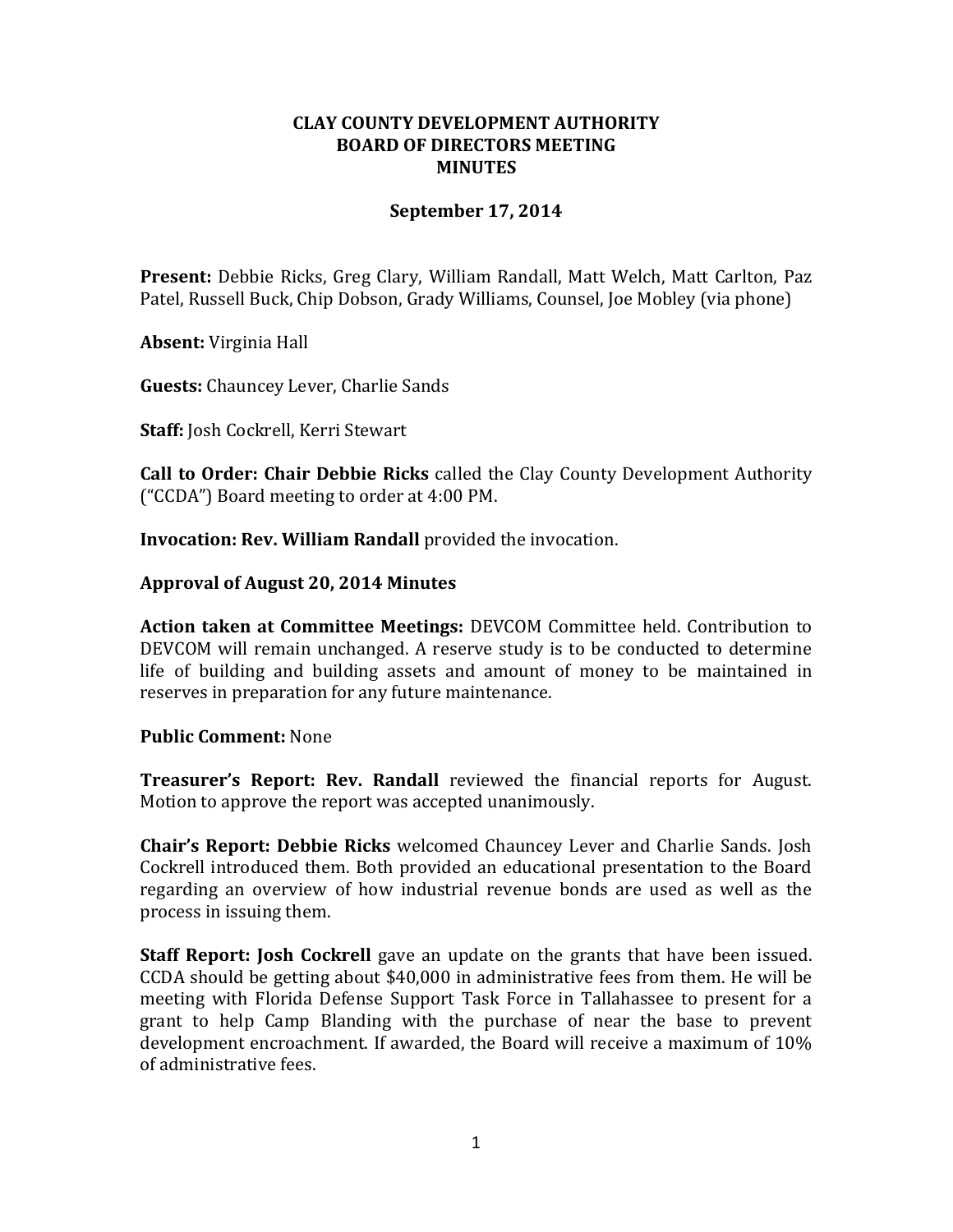Chamber of Commerce has decided to continue payment on their loan to the CCDA as scheduled rather than amending the terms of the promissory note.

Tenant TOCOI has informed the CCDA that they will not be renewing their lease. Staff will be seeking a new tenant for the office space.

Josh visited CoWork Jax and took a tour. He later returned Paz Patel and Bill Garrison to introduce the concept to them. He informed the board that having a similar concept in Clay County would be consistent with the board's mission to promote and support economic development in the county. Josh would like to request that representatives from CoWork Jax present to the Board the concept at the next meeting. **Paz Patel** shared his experience during the tour and suggested that the Board take a further look into this concept.

**Big League Dreams Project Update: Greg Clary** introduced a formal motion to the Board to terminate the license agreement with Big League Dreams. Motion seconded and passed unanimously.

**Attorney's Report: Grady Williams** will be on standby to draft a lease for a new tenant. He will draft a formal resolution to present in November to adopt the budget. Also, new officer elections will be effective at the end of the September board meeting.

#### **Economic Development Report:** None

#### **Old Business:** None

**New Business: Chair Ricks** made a motion to adopt the amended 2013-2014 budget. Seconded and passed unanimously. Josh Cockrell reviewed the 2014-2015 budget. **Rev. Randall** made a motion to adopt the 2014-2015 budget with changes. Seconded and passed unanimously.

**Greg Clary** stated that he suspects BLD to come back to the board with repayment terms. Josh Cockrell stated that BLD will be sent a letter from counsel requesting the repayment of funds within 90 days.

**Doug Conkey** presented to the board that the Jaguars will be providing matching funds towards the support of a Small Business Development Center. The Chamber is putting a campaign together to raise the money needed to support a SBDC. Also, the Chamber is looking into conducting a capital campaign to improve the DEVCOM building. **Matt Welch** recommended that any capital campaign to be held off until a reserve study is conducted. **Russell Buck** made a motion that the board sponsors the SBDC at \$10,000 for 3 years. Seconded and passed unanimously.

**Chair Ricks** shared with the Board the nominations for elected officers for the 2014-2015 year. Chip Dobson, Chair; Rev. Randall, Vice-Chair; Matt Carlton,